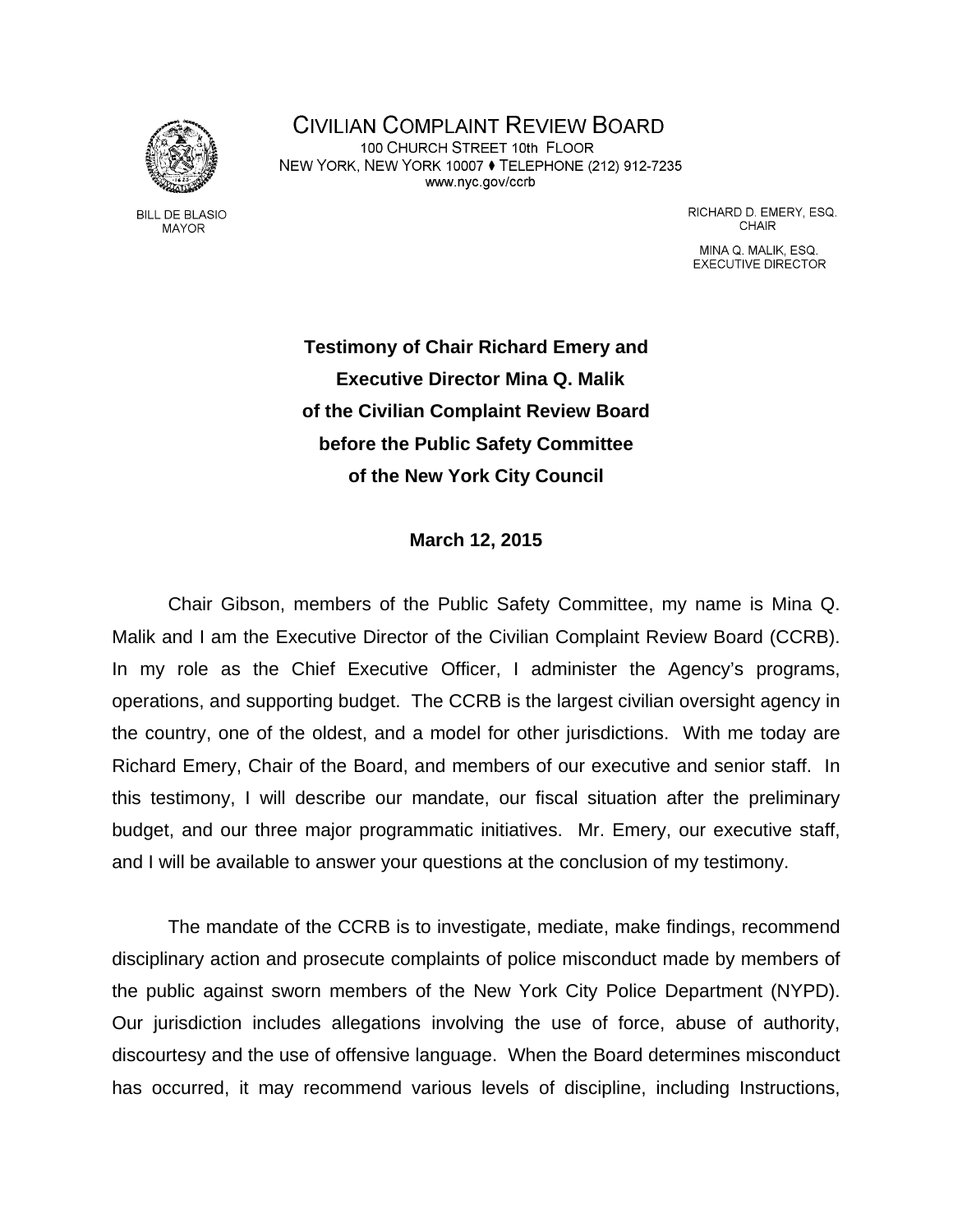Formalized Training, Command Discipline, or most seriously, Charges and Specifications. If the Board recommends Charges, the CCRB's Administrative Prosecution Unit (APU) prosecutes these cases before the NYPD Deputy Commissioner of Trials. For all other disciplinary recommendations, the Department Advocate's Office handles the case. In all cases, the Police Commissioner makes the ultimate determination for discipline.

For Fiscal 2016, the CCRB has a current preliminary budget of \$14,528,476, \$11,296,207 for Personal Services (PS) and \$3,232,269 for Other Than Personal Services (OTPS). The PS budget has increased by \$1,039,139, or 10%, up from \$10,257,068 in Fiscal 2015.

The authorized headcount is 178 positions; 123 positions in the Investigations Division, 20 positions in the APU, and 35 positions in administration. This includes 11 new positions that the Administration funded in the preliminary budget: three (3) positions for the new Training Unit, six (6) positions for the Community Outreach Unit, and two (2) positions for the Policy Unit.

Since the beginning of his term, Mayor de Blasio and this Council have demonstrated a strong desire and commitment to improve relations between the NYPD and the community, and to ensure that the rights of New Yorkers are protected. Since July 2014, the Mayor has made several new appointments to the Board, including Chairman Emery, with the hope and expectation of transforming an agency that has not lived up to its full potential into one that does. We take this mandate seriously and accept this great challenge.

In the early days of his tenure, Chair Emery worked with staff in the preparation of a comprehensive chokehold report. The report examined complaint data, highlighted problematic trends, identified the significant dilution of the chokehold prohibition over time, and noted the failure of the Police Department's disciplinary process in addressing the persistent use of chokeholds in spite of the clear-cut ban on chokeholds. The 150 page report speaks for itself, and demonstrates the vital contribution that accountability and transparency make in police-community relations. Additional funding for our Policy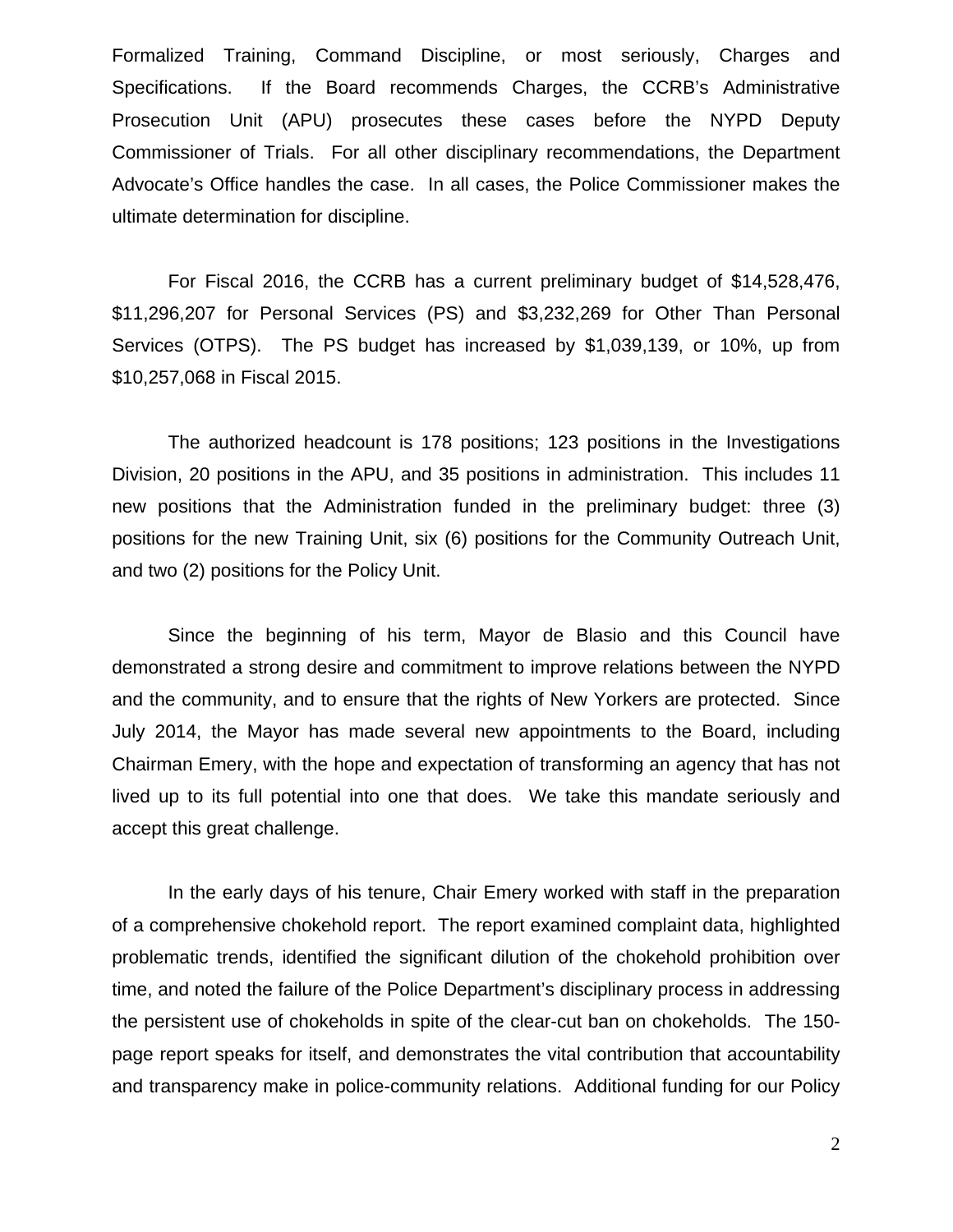Unit will enable us to conduct further relevant innovative and creative policy work. Among other projects, we are working on the development of an Early Warning System based on the number and severity of complaints, which will then be used to develop profiles of complaint-prone officers. We will also study complaints in schools, excessive force complaints, and the deterrent effect of the disciplinary process.

In reviewing our data, one issue we identified that needs immediate attention is our investigative training. Historically, there has been a lack of consistency and uniformity in how cases were investigated and evidence assessed. This called for an ongoing training program. The creation of our newly funded training unit is the key to addressing this historic deficiency. Also, in order to hire and retain excellent staff, we must invest in their professional development and training, which will be facilitated by utilizing these additional resources, funded in the January 2016 Financial Plan. I have already identified various people from other jurisdictions such as Boston and Washington, D.C., who have extensive knowledge and experience in the field of investigations and the law, and who have committed to assisting us in our endeavors. By having top training staff provide intensive and ongoing legal and investigative training to investigators, we will enhance their skills, enable them to conduct better investigations in a timelier manner, give them greater job satisfaction, and reduce staff turnover.

In recent months, our priority has been to improve the quality and efficiency of the Investigations Division. The central mission of the CCRB is to investigate and resolve allegations of police misconduct in an impartial, timely, and efficient manner. The recently released FY 2015 PMMR identified the main challenges the Board and I face. The report notes that there is ample room for improvement and changes, which would result in greater efficiency. Take for example the time it takes to investigate a complaint. When comparing the time period from July to October 2013, before Chair Emery was appointed, to the time period from July to October 2014, the first four months after his appointment, the average number of days to complete full investigations decreased by 12 percent, from 343 to 303 days. The average time to complete substantiated investigations also decreased by 11 percent, from 410 to 365 days.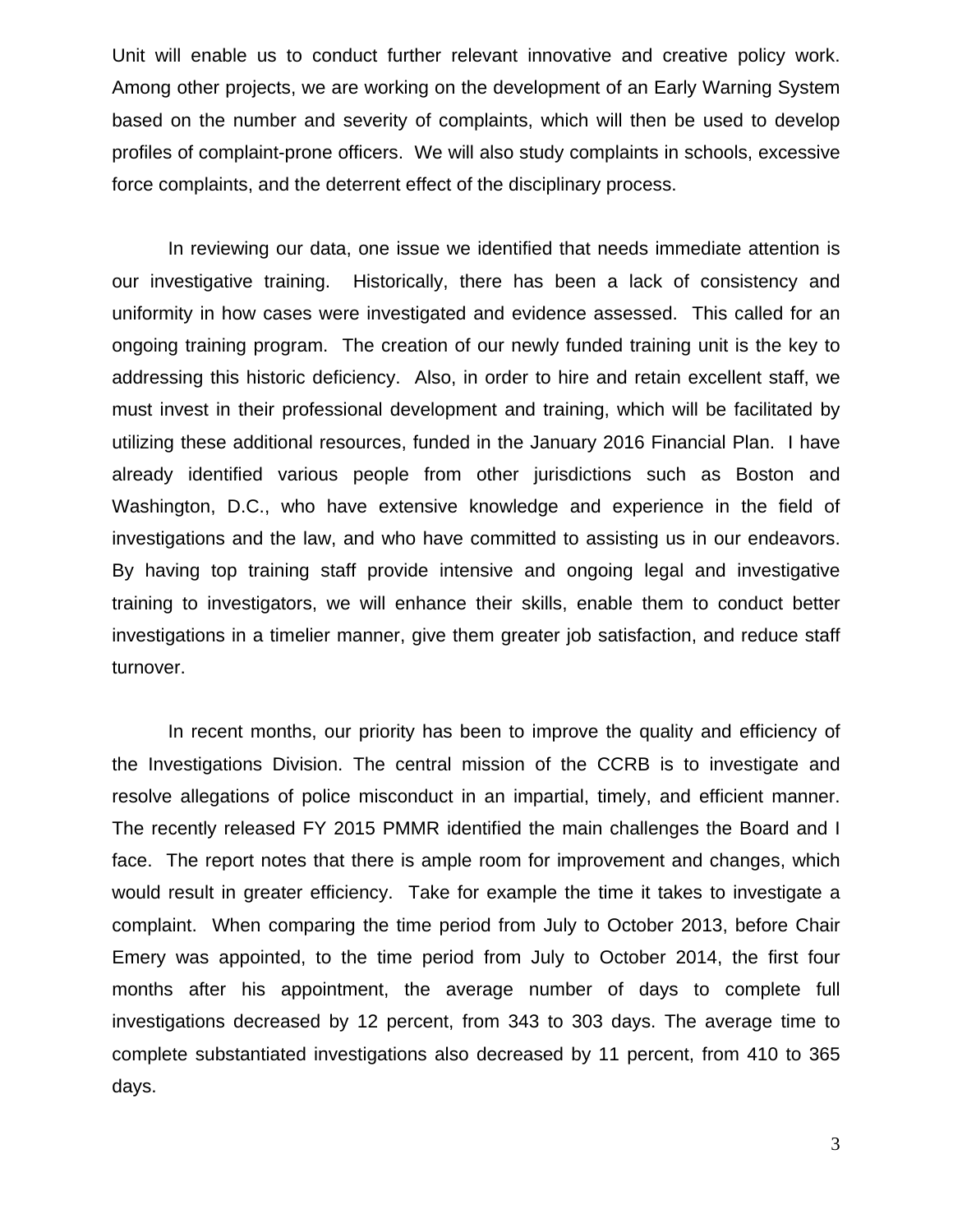These improvements were good but insufficient. Our goal is to drastically decrease the amount of time it takes to investigate a case, which historically has been a challenge for this Agency. In November, after reviewing the data I mentioned earlier, the Chair and the Board asked the executive staff to undertake the major process of reengineering and revamping our Investigations Division. In order to attain the various reform goals, including reducing the time it takes to complete an investigation, we implemented a comprehensive action plan. The action plan includes the following key elements: a) restructuring the Investigations Division from a hierarchical, larger team structure to one based on smaller teams that we call pods; b) developing a transition strategy by creating a Case Closing/Transition Unit for old cases received prior to December 1, 2014, and the immediate implementation of the new Investigations Division that would receive only new cases; c) creating new benchmarks and accountability instruments for the investigative process, including the creation of CCRBstat meetings; and, d) prioritizing resources to aggressively reduce the open docket, including the creation of a Field Team, which gathers evidence, and a Strike Team, which provides additional oversight to ensure that quality investigations are conducted in a timely manner.

We are starting to see the first signs that our overhaul is working. At the end of February 2015 the open docket was 1,514 cases, which was a significant reduction from the 2,699 cases that were pending at the end of January 2014. This reduction was particularly visible in the open docket of the Investigations Division which decreased from 1,858 cases in January 2014 to 912 active cases by the end of February 2015 - a 51% decrease.

With this decrease in the docket, the number of days it takes to investigate a complaint has decreased from 298 days in January 2014 to 241 days in February 2015 and the number of days it takes to investigate a substantiated complaint has decreased from 418 days in January 2014 to 351 days in February 2015. They are both significant decreases.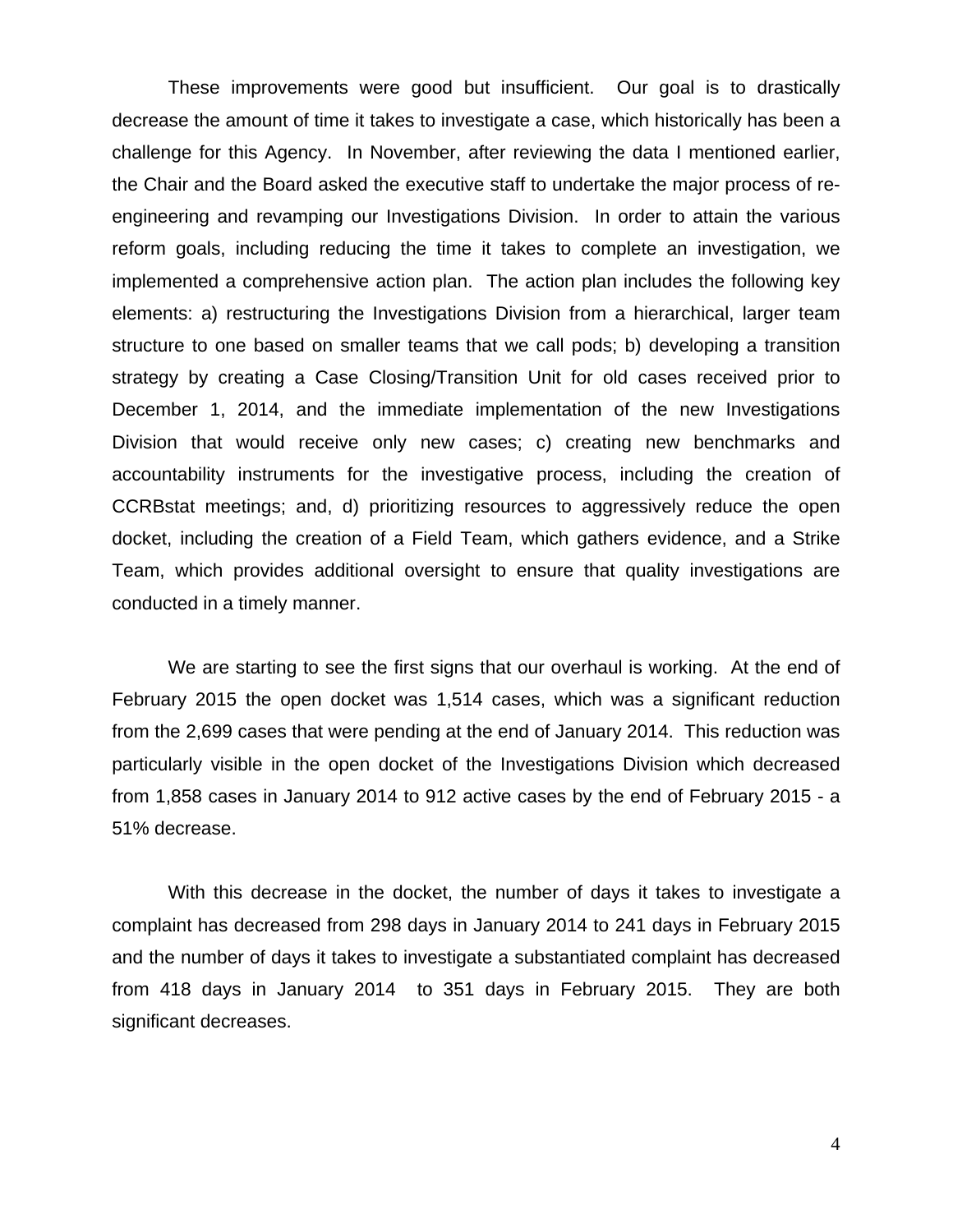Also, the preliminary data for the restructured Investigations Division, based on the small pod structure with closer supervision, shows definitively that it is more effective than the old team system. The number of days it takes to interview a complainant has decreased from 31 days in January 2014, to 11 days in February 2015. In February 2015, approximately 75% of complainant interviews were conducted in less than 15 days.

Furthermore, in February 2015, we conducted an analysis of all cases received since August 2014 that have been fully investigated and the Investigations Division has closed these cases in an average of 96 days.

The second programmatic initiative is the restructuring of our role in the Police Department's disciplinary process. In August 2014, less than a month after Mayor de Blasio appointed the Chair to the Board, the Chair met with Police Commissioner Bratton and his executive staff. The Parties all agreed that the discipline for CCRB cases had been given second-class status in the past, and that a transformed disciplinary system needed to be put in place, where the two agencies cooperated in order to ensure that the complainants and police officers were treated fairly. Although the APU was fully implemented, the Department retained APU cases without disciplinary action, APU pleas were set aside and charges dismissed, and it continued to decline prosecution in one-quarter of our cases.

Since that initial meeting, a small working group comprised of the Board Chair, CCRB attorneys, and a handful of executive staff from the Police Department's Office of Legal Affairs and Department Advocate's Office (DAO) have been meeting to reform and change the interactions between CCRB and the NYPD on the question of discipline. The goals have been to enhance the NYPD's respect for both the CCRB's decisions to substantiate complaints and for its disciplinary recommendations on those cases, and further to transform that respect into discipline that is rational and collaborative. As a result of this collaboration, there is a notable difference between Police Department discipline on cases that were handled before the appointment of the new Chair and the implementation of the inter-agency working group, and those cases that were handled afterwards.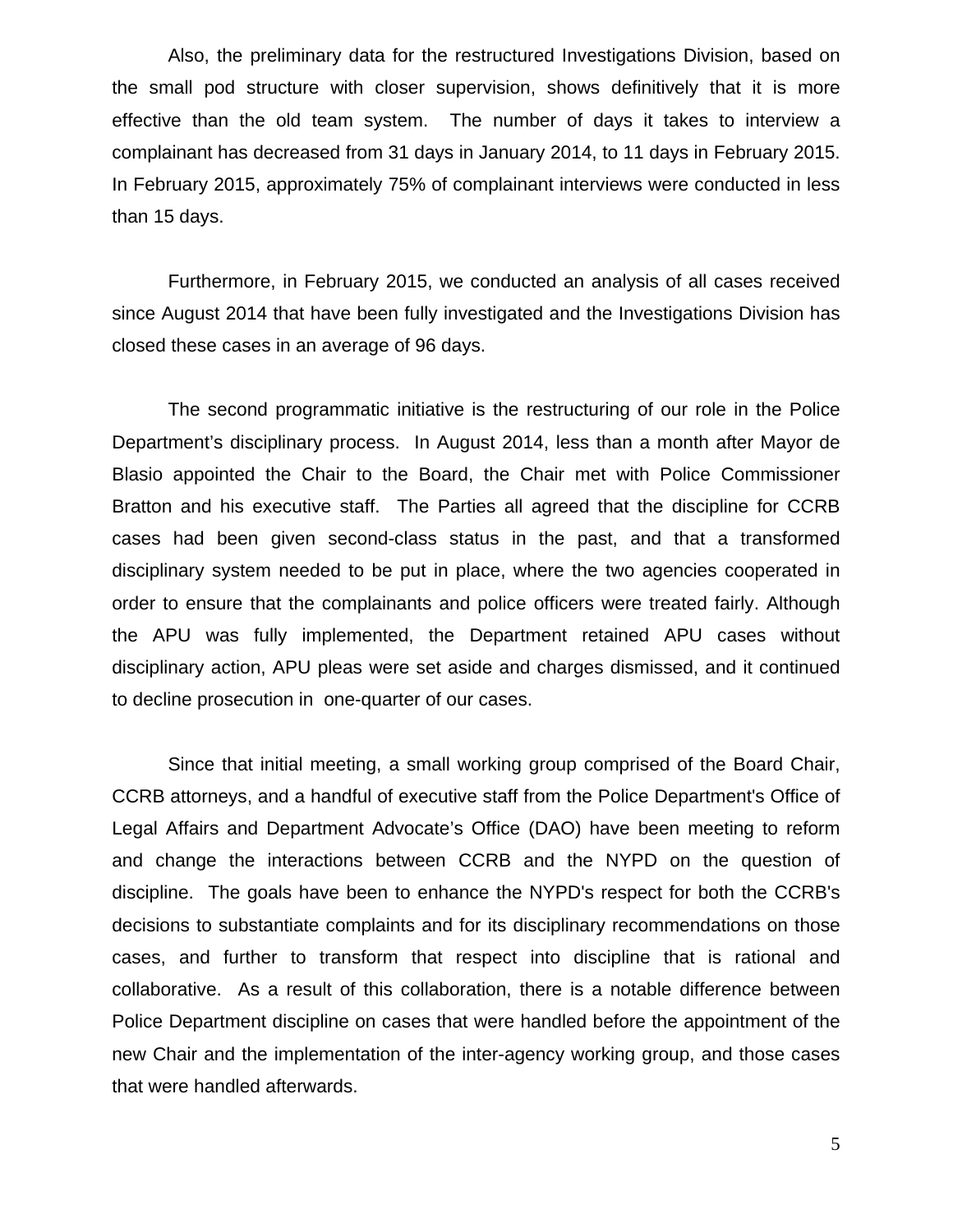[The former group of cases was handled under a dysfunctional disciplinary system, while the latter group is comprised of cases handled under a more rational system resulting from the CCRB/NYPD working group's efforts.

1. APU Cases: Cases where the board recommended Charges

From January 1, 2014 through December 31, 2014, the department closed 98 APU cases: 45 cases resolved by the old system (Jan-Aug) and 53 under the new system (Sept-Dec).

o The discipline rate for cases under the old system was 47%. The discipline rate under the new system was 72%.

o The rate of agreement with the Board recommendation was 40% under the old system and 51% under the new system.

o The DUP rate was 16% under the old system and 11% under the new system.

2. DAO Cases: Cases where the board recommended Command Discipline and Formalized Training

From January 1, 2014 through December 31, 2014, the Department closed 140 DAO cases: 84 cases under the old system (Jan-Aug) and 56 under the new system (Sept-Dec).

o The discipline rate for cases under the old system was 62%. The discipline rate under the new system was 89%.

o The rate of agreement for command discipline was 19% under the old system and 33% under the new system. The rate of agreement for instructions was 78% under the old system and 95% under the new system.

o The DUP rate was 27% under the old system and 11% under the new system.

6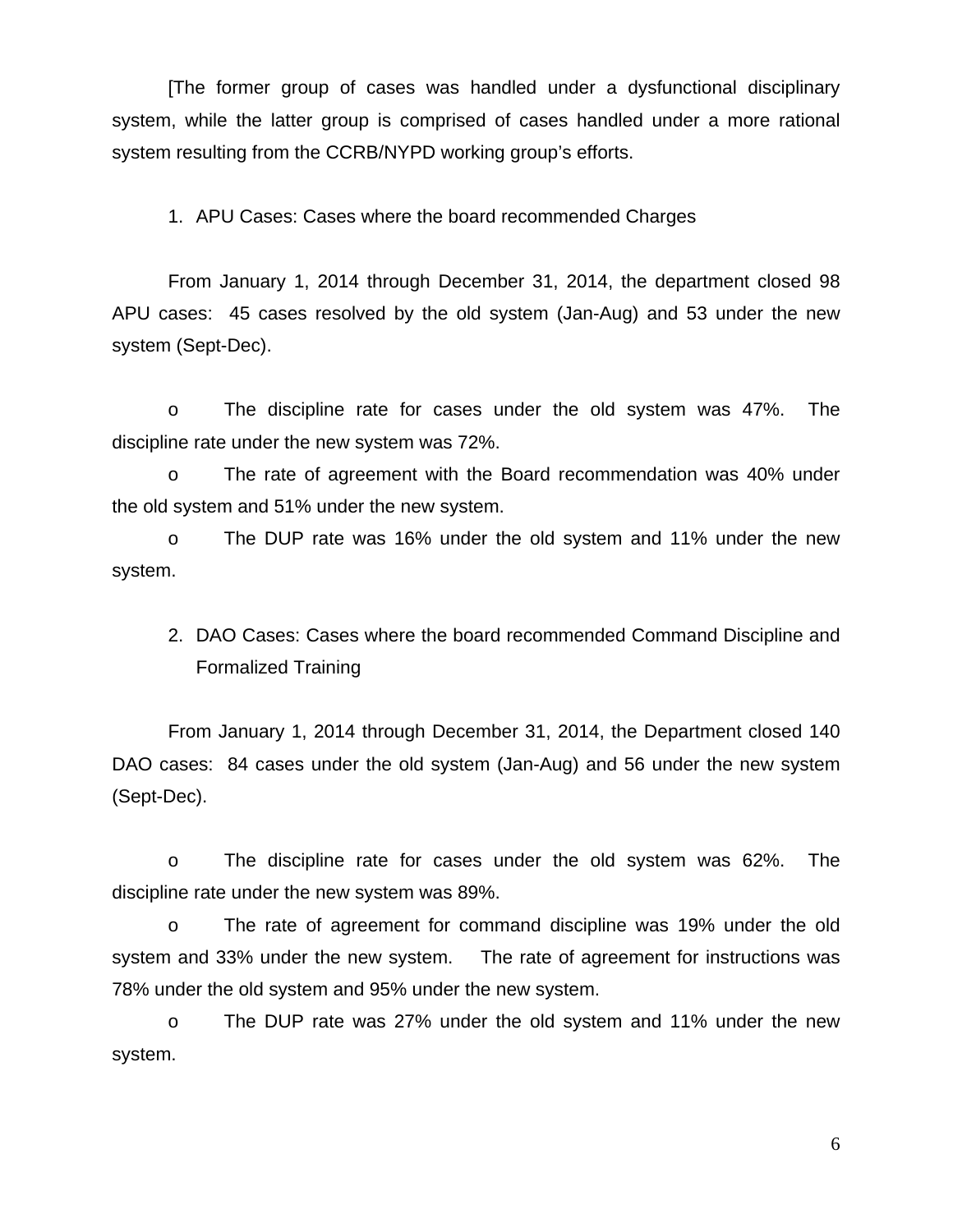Furthermore, since October, but formally adopted in December, the CCRB and the Department have implemented a new process of collaboration where the Department has up to 90 days to ask for a formal reconsideration of a substantiated case. This opportunity was already afforded to police officers and complainants. I would like to give you a basic update on this reconsideration process. From October 1, 2014 to February 15, 2015, the CCRB substantiated 130 cases against 195 officers. Thus far, the CCRB has received 24 requests for reconsideration (18.5%) involving 36 subject officers.

The CCRB received 5 requests to reconsider the finding of substantiation for either all or one of the officers. The CCRB agreed in 4 cases and disagreed in 1 case. This means that the finding of substantiation was changed in 3% of all cases originally substantiated.

The CCRB also received 4 requests to change the penalty recommendation of charges in cases before the APU where charges had already been served. All these 4 requests were handled through the APU. In 2 cases no change was made. In one case, the charges were dismissed against 2 officers. In another case against 3 officers, the charges against 2 of the officers were dismissed. In all of these cases, the finding of substantiation remained on the officer's record.

The CCRB received 15 requests to change the penalty recommendation of Command Discipline and/or Formalized Training/Instructions. In 4 cases the CCRB refused to change the penalty. In 10 cases, the CCRB reduced the penalty from Command Discipline to Formalized Training. In 1 case, the CCRB upgraded the penalty from Instructions to Command Discipline.

In my view, the collaboration between the CCRB and the Police Department has begun to dramatically change the way the Department handles discipline in CCRB cases. This change is evidenced by the aforementioned statistics.]

The CCRB is committed to growing its outreach and communications efforts so that people who need our services know how to access them; so that the general public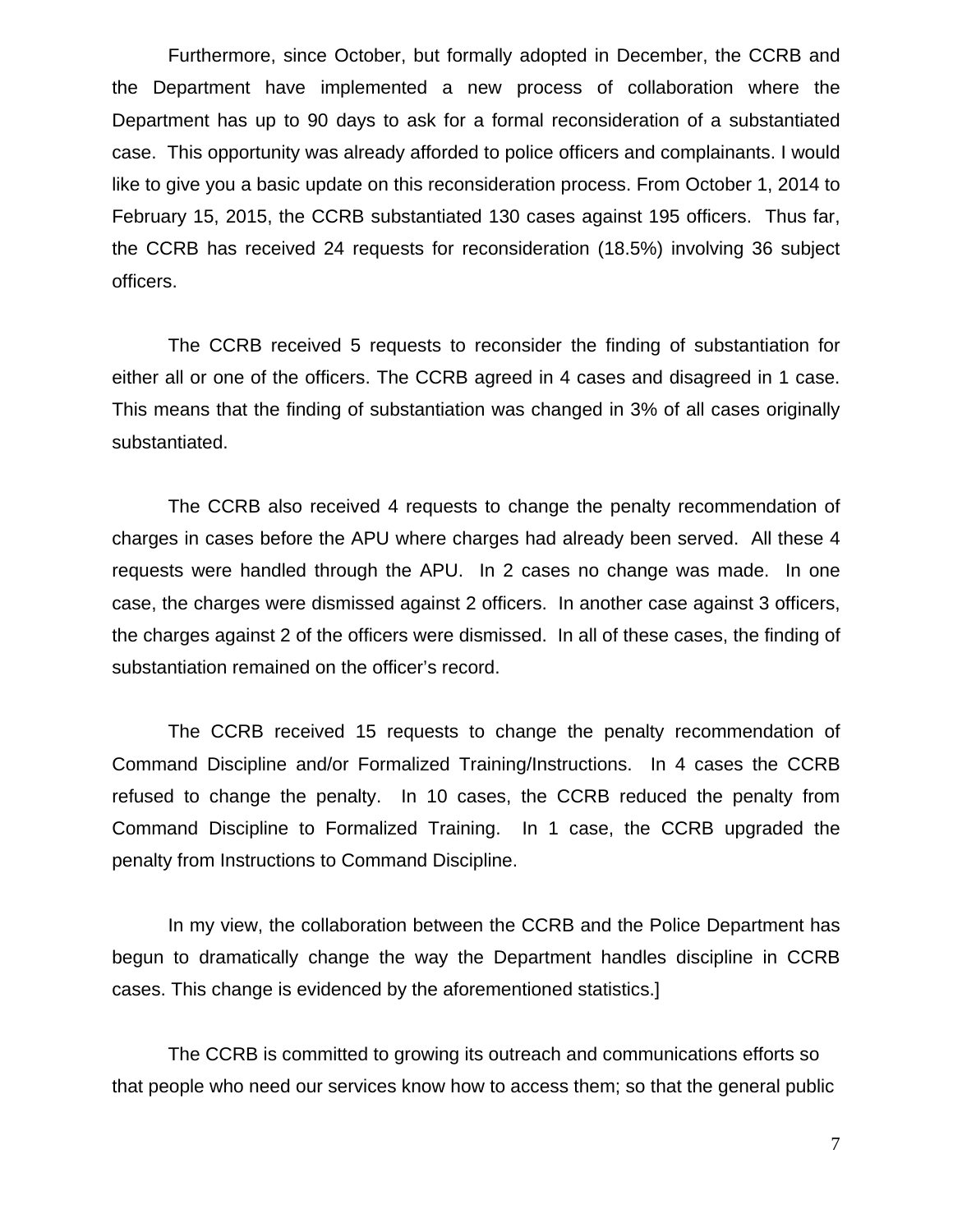and the news media understand the significance of having a strong civilian oversight agency in New York City; so that we can help young people and other vulnerable populations understand their rights during police/civilian encounters and know how to stay safe during these encounters. We also want the public to understand how mediating a complaint can be a viable and satisfying option for civilians, and a way to promote mutual understanding between police and the community.

In 2015, the CCRB is focusing on New York City Housing Authority (NYCHA) developments and Precinct Community Council meetings in order to have a presence in neighborhoods where a large number of our complainants live. The CCRB is also diversifying its outreach efforts by also focusing on Precinct Community Council meetings. We had only one event at Precinct Community Council meetings in 2014, compared to five events completed and ten more scheduled between March and May of 2015. The CCRB receives a significant number of complaints from NYCHA residents, and we are continuing to reach out to NYCHA resident association leaders and organizations associated with NYCHA. In 2014, the CCRB completed 12 events at NYCHA locations, including resident association meetings, family day celebrations, and resident association president district meetings. The CCRB hopes to exceed the number of NYCHA events attended in 2014. The Agency has an upcoming event at the Queens District Council of residents meeting in this month. We will work with the NYCHA Council of Presents so that we can attend district council meetings in all the boroughs and gain support in notifying NYCHA residents of the services the CCRB provides. We hope to participate in the upcoming NYCHA Family Day celebrations at developments throughout the city this Summer, and further expand our outreach efforts by going beyond traditional outreach approaches. The positions recently funded by the Mayor was a major step in providing the CCRB with the resources to move towards accomplishing these and other outreach goals set by the Board.

In late June 2014, the Agency launched an initiative called CCRB in the Boroughs and after the new Chair was appointed, the Board made this a priority program. The goal was to have a physical presence, not just in Manhattan, but in all the boroughs. This is crucial to accommodating complainants who cannot travel during conventional business hours to CCRB's Manhattan office to give investigators the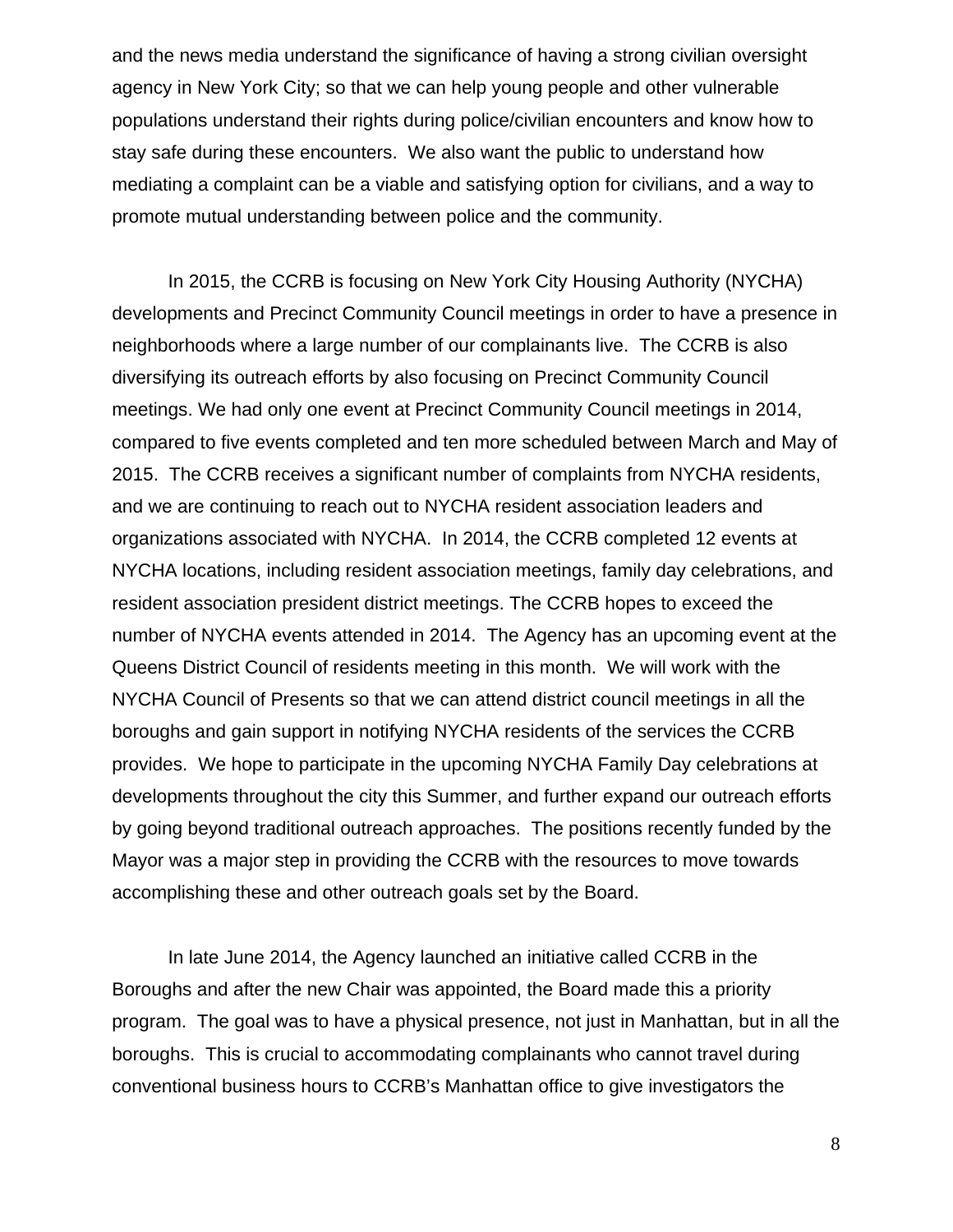necessary in-person statements. It will also enable the Agency to reach people where they live and work or attend school. The CCRB has also collaborated with the City Council Speaker's office to designate district offices in the boroughs that can be used to interview candidates and conduct presentations and outreach. We are grateful to the Council Speaker, to Chair Gibson, and to the entire Council for its December commitment to allow CCRB to establish a permanent presence in council members' district offices in all the boroughs.

With the funding increase announced in the Mayor's preliminary budget, we will be hiring six additional staffers who will be conducting outreach, and who will be available to take complaints and conduct initial interviews with complainants at these district offices. The additional funding will also enable us to update and expand our outreach materials and methods, to optimize our web site for mobile devices and to further enhance the interactivity and customization of our statistics so that the public can see rates of complaints in their communities.

At the Executive Budget, the CCRB will request Expense funding in the amount of \$2.1 million to fund higher starting salaries and a promotional path. Currently, the investigative starting salary is approximately 20% lower than similarly-situated investigators employed by the Business Integrity Commission, Department of Investigations, Department of Corrections, Consumer Affairs, the Housing Authority, and other sister agencies. As such, despite the training and experience they receive through the CCRB, investigators resign from the Agency to work in other offices where they can earn a higher salary. As a result, investigations become delayed because cases need to be transferred to new investigators, who need to familiarize themselves with those cases. The practical effect is that our case processing times are hindered, which, among other things, may jeopardize our ability to prosecute cases within the 18 month statute of limitations. Ultimately, such situations result in delayed justice to both law enforcement personnel and civilians, and could lead to a disservice to the people of this City. The inability to increase salaries will erode the productivity gains that the Agency has achieved through our restructuring.